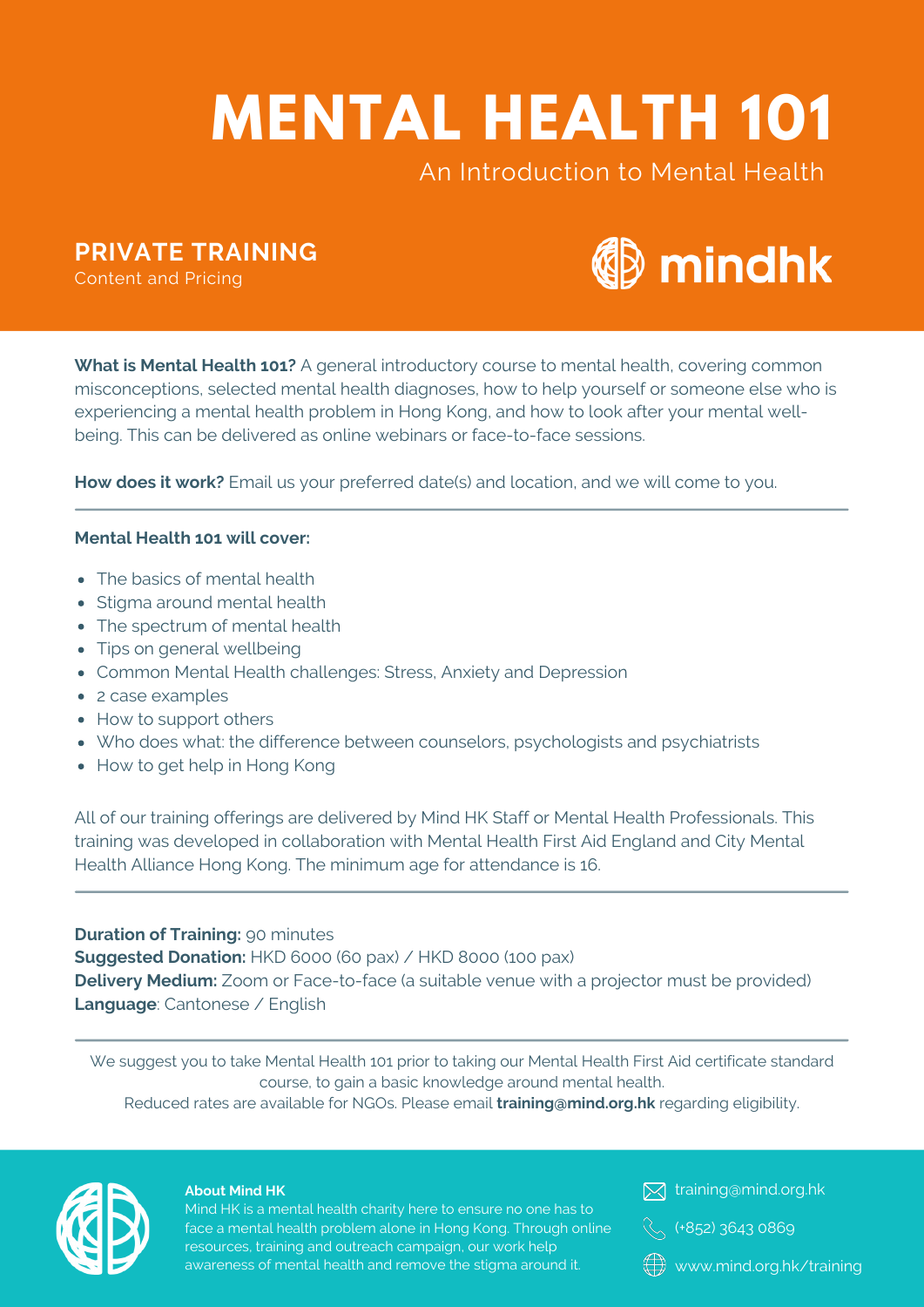# **MANAGING MENTAL HEALTH DURING THE COVID-19 OUTBREAK**

A 1 hour introductory course

**PRIVATE TRAINING**

Content and Pricing



# **What is Managing Mental Health During the COVID-19 Outbreak (HK's 5th Wave Edition)?**

During the current COVID-19 outbreak, it is normal to feel worried, stressed and anxious when we are faced with uncertain situations as well as trying to adapt to different protection measures and policies. Especially with the 5th wave in Hong Kong, we recognise that more and more of us are experiencing challenges to our mental health that can be difficult. The sooner we acknowledge and learn to take care of our mental health, the healthier and better equipped we will be to cope with the situation we're having to face. This webinar will cover challenges and stressors during this pandemic and cover tips about taking care of our wellbeing.

## **How does it work?**

This is designed to be delivered as an online webinar via Zoom. Email us your preferred date(s) and time, and we will come to you.

# **Managing Mental Health During the COVID-19 Outbreak will cover:**

- Challenges during the 5th wave of the Covid-19 Pandemic
	- Anxiety and Stress
	- Pandemic Fatigue
	- loneliness and Depression
	- Grief and Loss
- Supporting Others & Managing Relationships
- Taking Care of our Own Wellbeing
- Helpful Resources

All of our training offerings are delivered by Mind HK Staff or Mental Health Professionals.

**Duration of Training:** 60 minutes **Suggested Donation:** HKD 6000 (60 pax) / HKD 8000 (100 pax) **Delivery Medium**: Zoom or Face-to-face (a suitable venue with a projector must be provided) **Language**: Cantonese / English

Reduced rates are available for NGOs. Please email **training@mind.org.hk** regarding eligibility.



#### **About Mind HK**

Mind HK is a mental health charity here to ensure no one has to face a mental health problem alone in Hong Kong. Through online resources, training and outreach campaign, our work help awareness of mental health and remove the stigma around it.

**X** training@mind.org.hk



www.mind.org.hk/training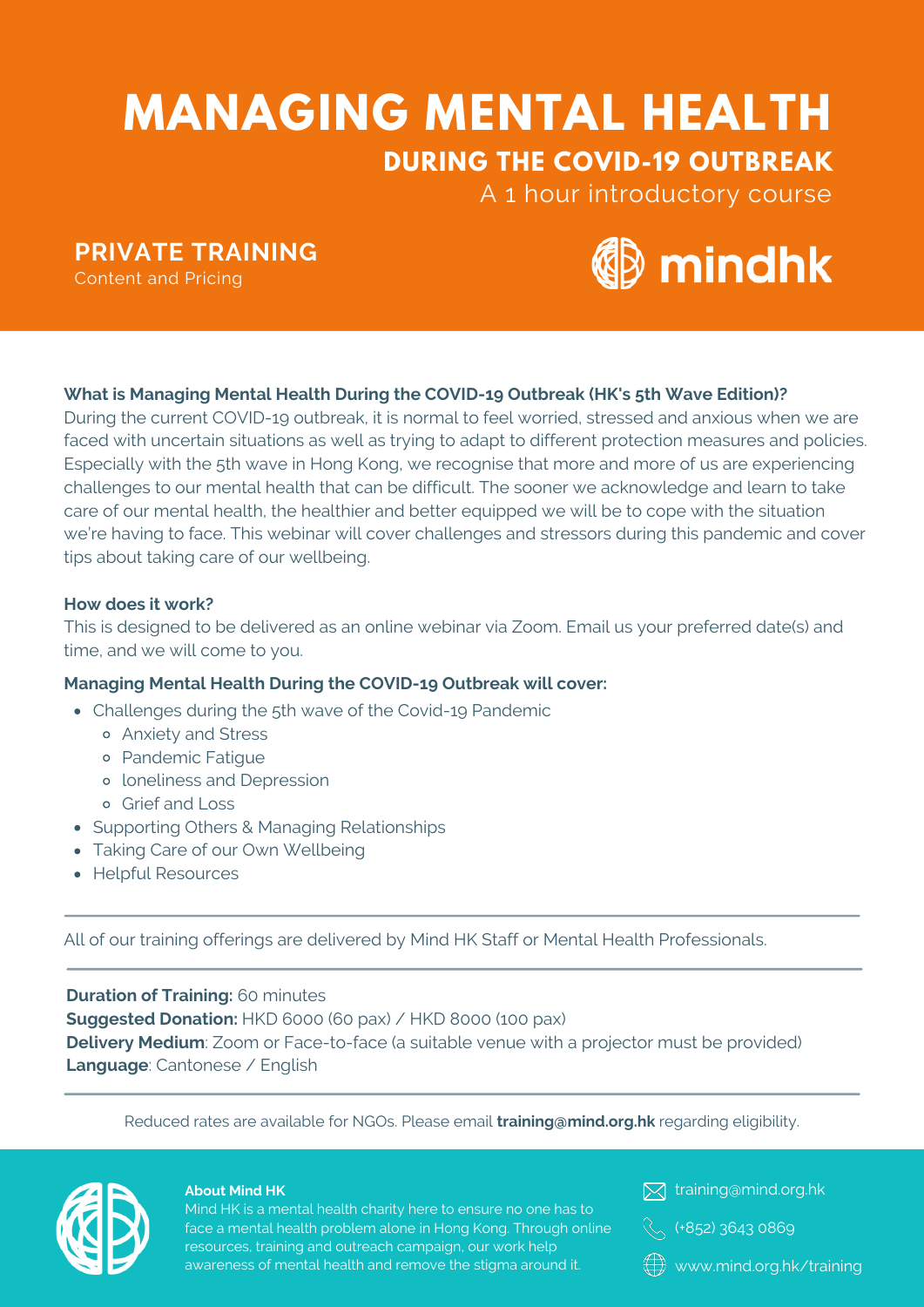# **COVID-19 MENTAL HEALTH SUPPORT PROGRAMME - ONLINE WORKSHOPS**

3 x 1hour workshops

# **PRIVATE TRAINING**

Content and Pricing



# **What is Covid-19 Mental Health Support Programme - Online Workshops?**

In response to the increasing mental health impacts of the 5th wave of the pandemic, Mind HK will be offering a programme consisting of 3-workshops, with the aim of equipping individuals with tools and techniques to support them with managing their wellbeing during the pandemic.

## **How does it work?**

This is designed to be delivered as an online workshops via Zoom. Email us your preferred date(s) and time, and we will come to you.

## **Managing Mental Health During the COVID-19 Outbreak will cover:**

- 1st session Managing Stress (part 1)
	- Identifying personal challenges of the pandemic
	- Assessing your own mental health
	- o Strategies for managing stress & uncertainty
- 2nd session Managing Stress (part 2)
	- Managing exposure to news
	- o Staying connected
	- Looking after your physical health
	- Effective ways to spend time
	- Identifying strengths/Self-compassion
- 3rd session Looking after your mood
	- Behavioral strategies for preventing low mood
	- Tapping into our values
	- Activity scheduling

All of our training offerings are delivered by Mind HK Staff or Mental Health Professionals. And we recommend participants attend all 3 sessions to maximize learning and to get the most out of each workshop.

**Duration of Training:** 3 x 1hr sessions **Suggested Donation:** HKD24000 (40pax) **Delivery Medium**: Zoom or Face-to-face (a suitable venue with a projector must be provided) **Language**: Cantonese / English

Reduced rates are available for NGOs. Please email **training@mind.org.hk** regarding eligibility.



#### **About Mind HK**

Mind HK is a mental health charity here to ensure no one has to face a mental health problem alone in Hong Kong. Through online resources, training and outreach campaign, our work help awareness of mental health and remove the stigma around it.



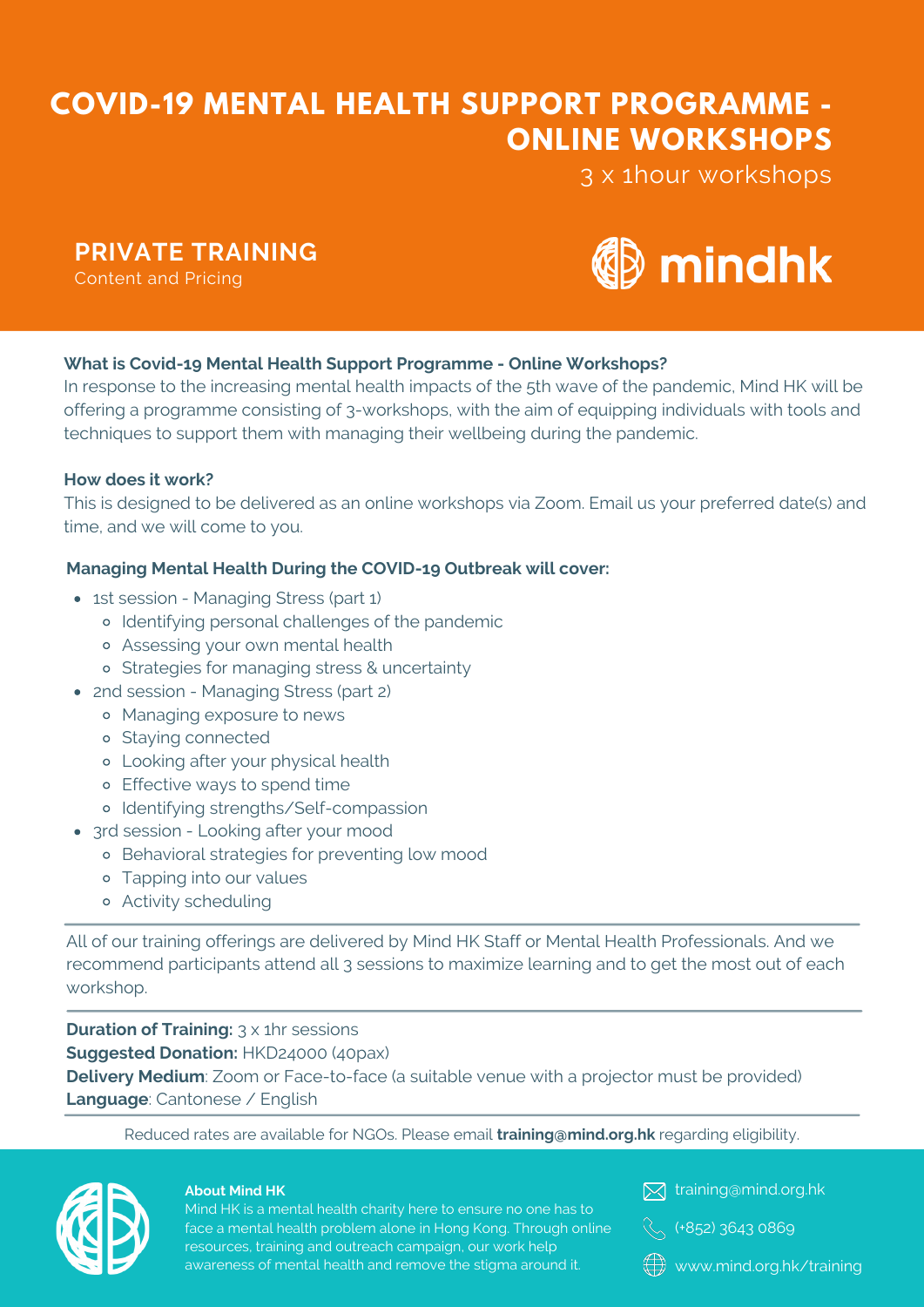# **MANAGING MENTAL HEALTH DURING THE COVID-19 OUTBREAK FOR NGO STAFF**

A 2 hours introductory course

**PRIVATE TRAINING**

Content and Pricing



# **What is Managing Mental Health During the COVID-19 Outbreak for NGO staff?**

The COVID-19 pandemic has caused widespread decline in mental health, particularly affecting those from vulnerable groups and those from Hong Kong's most marginalised communities. For those of us that support and work with vulnerable groups, who already have to face a unique set of challenges, the pandemic has undoubtedly caused additional strain and pressure in supporting individuals to manage these stressful circumstances. The aim of these training sessions are to increase awareness of mental health, particularly during COVID-19, so that staff can feel better equipped to support the populations that they serve.

**How does it work?** Email us your preferred date(s) and time, and we will come to you.

# **Managing Mental Health During the COVID-19 Outbreak for NGO staff will cover:**

- General introduction to mental health
	- o Stress
	- Anxiety
	- Depression
- Mental Health Challenges during COVID-19
- Supporting People who are Vulnerable during COVID-19
	- Challenges of working with vulnerable populations
	- Supporting you to support others
- Taking Care of our own Wellbeing
- Helpful Resources  $\bullet$

All of our training offerings are delivered by Mind HK Staff or Mental Health Professionals.

# **Duration of Training:** 120 minutes

**Suggested Donation:** Please speak with our training team to learn more. **Delivery Medium:** Zoom or Face-to-face (a suitable venue with a projector must be provided) **Language**: Cantonese / English

Reduced rates are available for NGOs. Please email **training@mind.org.hk** regarding eligibility.



#### **About Mind HK**

Mind HK is a mental health charity here to ensure no one has to face a mental health problem alone in Hong Kong. Through online resources, training and outreach campaign, our work help awareness of mental health and remove the stigma around it.



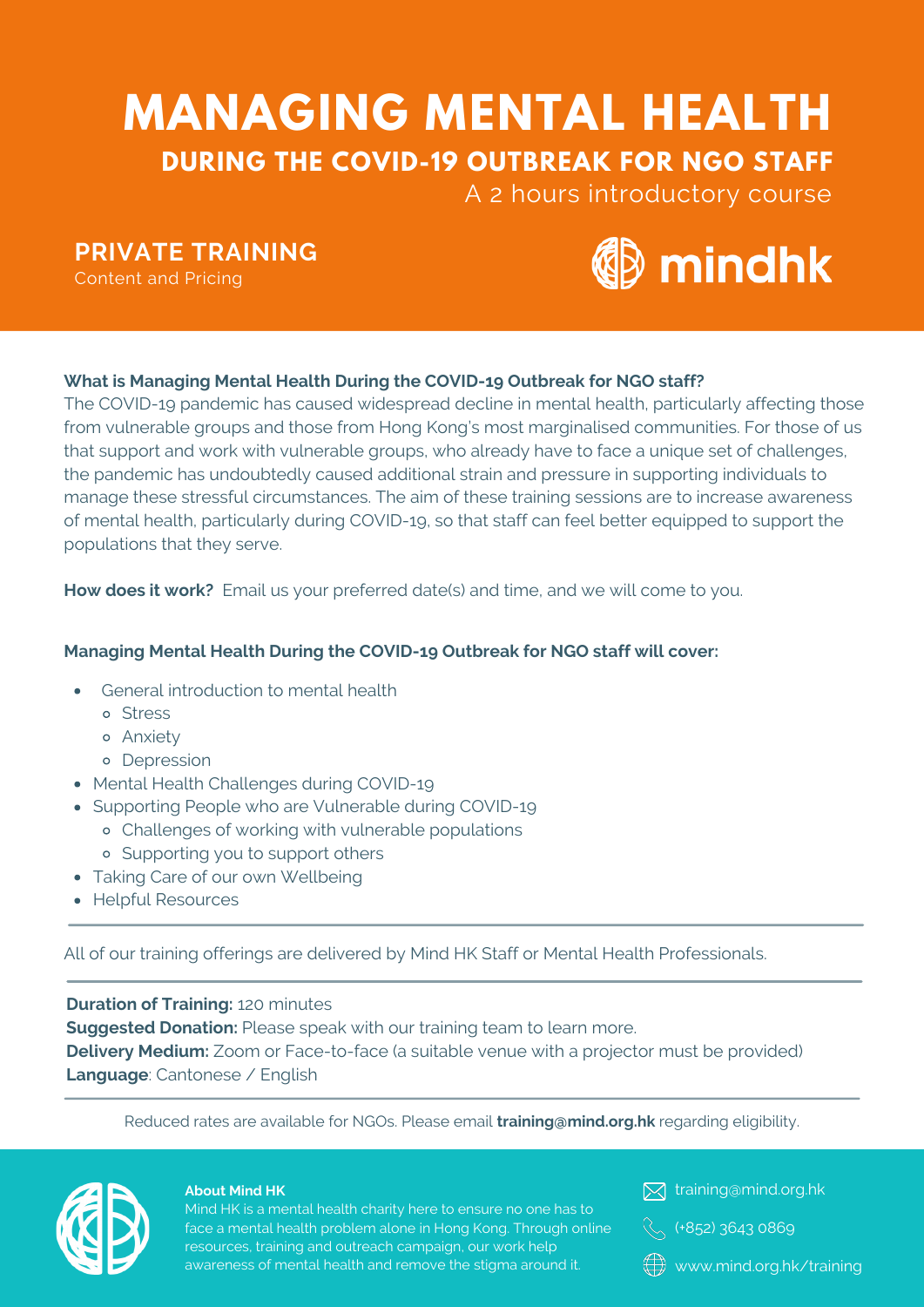# **LGBTQ+ MENTAL HEALTH WORKSHOP - PROUDLY RESILIENT**

A 1.5 hours introductory course

**PRIVATE TRAINING**

Content and Pricing



# **What is LGBTQ+ Mental Health Workshop - Proudly Resilient?**

Understanding that the LGBTQ+ community faces added stressors that may impact their mental health, Mind HK developed a 1.5 hours workshop focused on LGBTQ+ mental health and how to maintain positive mental health through challenging times. If you identify yourself as LGBTQ+ and want to learn more about the unique challenges the community is facing this is the workshop for you. The workshop includes case examples and interactive discussions all designed to expand your understanding of you own mental health and building resilience.

## **How does it work?**

Email us your preferred date(s) and time, and we will come to you.

## **LGBTQ+ Mental Health Workshop - Proudly Resilient will cover:**

- What impacts LGBTQ+ mental health
- Common mental health challenges faced by the LGBTQ+ community, along with signs and symptoms
- How to maintain positive mental health
- Seeking help as LGBTQ+

All of our training offerings are delivered by Mind HK Staff or Mental Health Professionals.

# **Duration of Training:** 90 minutes **Suggested Donation:** HKD12,000 (40pax) **Delivery Medium:** Zoom or Face-to-face (a suitable venue with a projector must be provided) **Language**: Cantonese / English

Reduced rates are available for NGOs. Please email **training@mind.org.hk** regarding eligibility.



#### **About Mind HK**

Mind HK is a mental health charity here to ensure no one has to face a mental health problem alone in Hong Kong. Through online resources, training and outreach campaign, our work help awareness of mental health and remove the stigma around it.

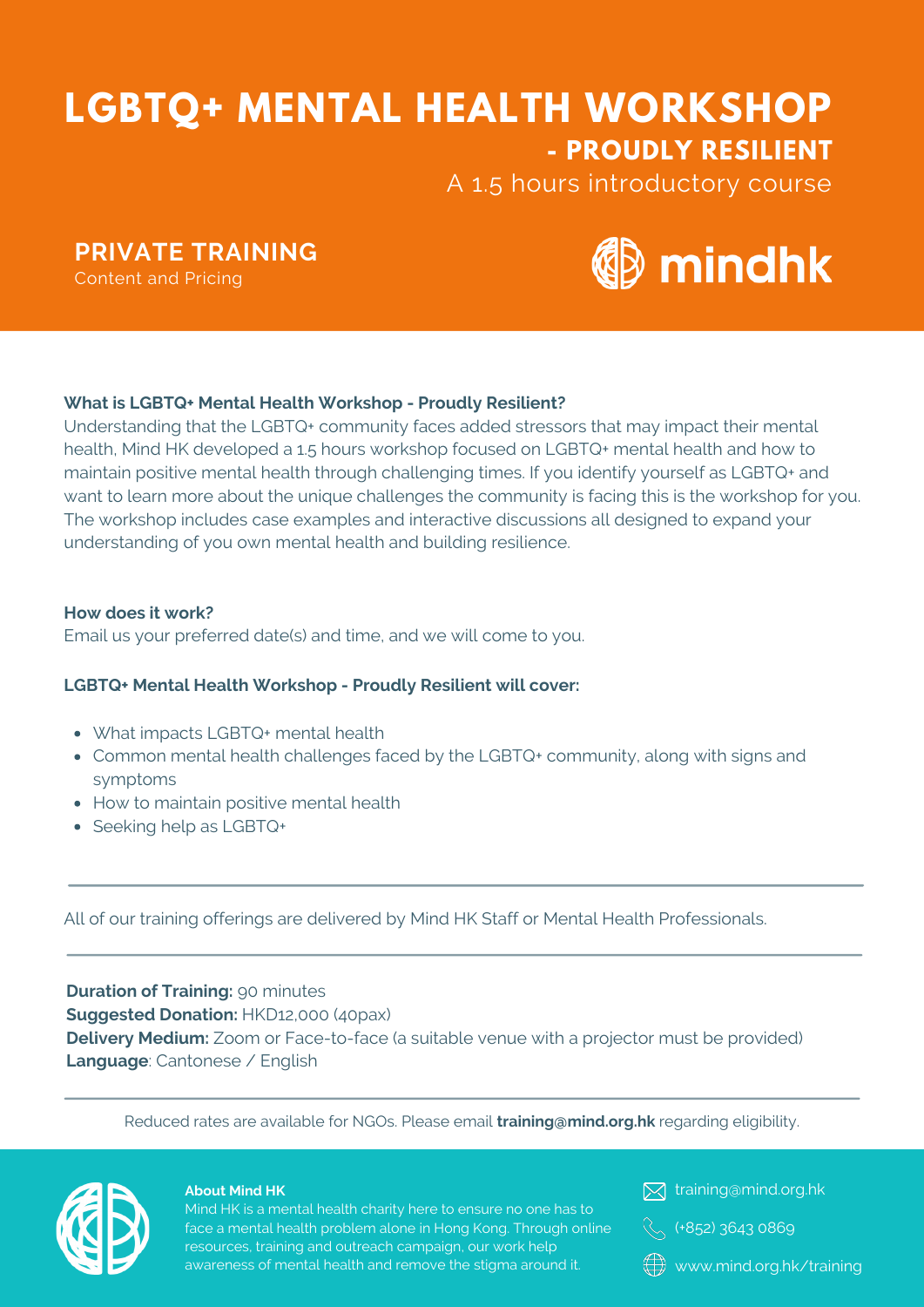# **LGBTQ+ MENTAL HEALTH WORKSHOP - RESILIENCE ALLY**

**PRIVATE TRAINING**

Content and Pricing



A 1 hour workshop

# **What is LGBTQ+ Mental Health Workshop - Resilience Ally?**

Understanding that the LGBTQ+ community faces added stressors that may impact their mental health Mind HK developed a 1 hour workshop focused on how to be an effective mental health ally to the community. This workshop is for anyone who wants to be an ally to the LGBTQ+ community.

**How does it work?** Email us your preferred date(s) and time, and we will come to you.

## **LGBTQ+ Mental Health Workshop - Resilience Ally will cover:**

- What impacts LGBTQ+ mental health
- Common mental health challenges faced by the LGBTQ+ community
- How to identify someone who may be struggling, and how to best support them
- How to support the LGBTQ+ community from a mental health perspective

All of our training offerings are delivered by Mind HK Staff or Mental Health Professionals.

# **Duration of Training:** 60 minutes

**Suggested Donation:** HKD10,000 (40pax) **Delivery Medium:** Zoom or Face-to-face (a suitable venue with a projector must be provided) **Language**: Cantonese / English

Reduced rates are available for NGOs. Please email **training@mind.org.hk** regarding eligibility.



#### **About Mind HK**

Mind HK is a mental health charity here to ensure no one has to face a mental health problem alone in Hong Kong. Through online resources, training and outreach campaign, our work help awareness of mental health and remove the stigma around it.

**X** training@mind.org.hk



www.mind.org.hk/training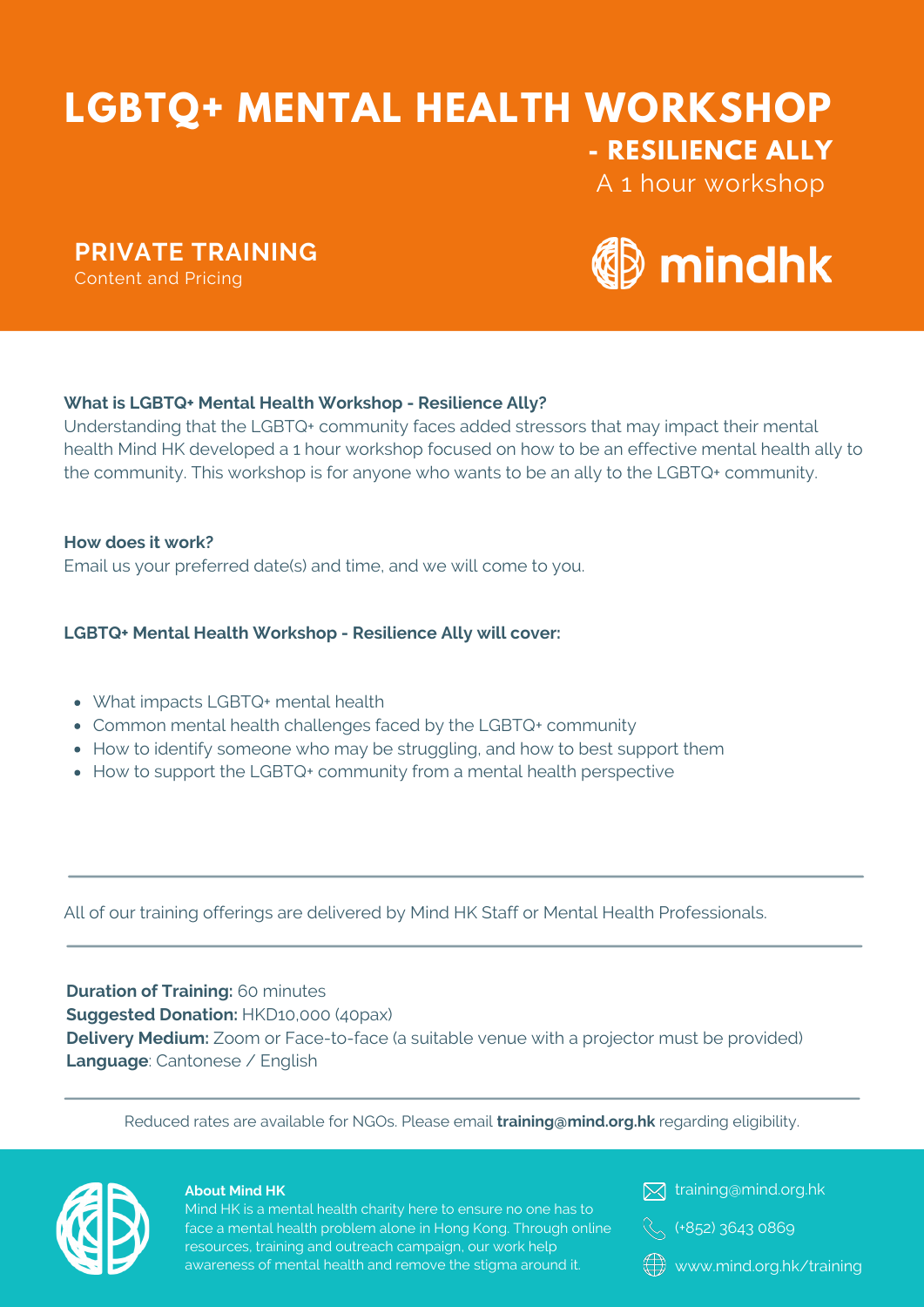# **MANAGING MENTAL HEALTH IN THE WORKPLACE**

A 2 hours workshop

# **PRIVATE TRAINING**

Content and Pricing



#### **What is "Managing mental health in the workplace"?**

An introductory training session on mental health, with a focus on workplace specific issues. This training provides an introduction to some of the important ideas relevant to mental health, educating attendees about the most common mental health problems and how they affect the workplace. The training also covers how to help yourself or someone else who is experiencing a mental health problem, generally and in the workplace.

**How does it work?** This session can be offered as a private training that is tailored to one organisation, or as a public training for a number of small companies. This can be delivered as online workshops or face-to-face sessions. Please get in touch with us (training@mind.org.hk) to discuss your requirements further.

#### **Mental health in the workplace will cover:**

- A general introduction to mental health and wellbeing, with reference to the workplace
- An introduction to common mental health problems
- Stigma surrounding mental health problems and how to combat this in the workplace
- How to recognise when people need help with their mental health
- How you can help yourself and others in Hong Kong
- Some of the key factors that are relevant to Hong Kong's workplaces
- How to disclose a mental health problem at work and what to consider when doing so
- How managers can support their staff to maintain good mental health and handle mental health problems at work
- How to have an effective conversation about mental health in the workplace

The training also includes case studies to illustrate how the common mental health problems can appear and how they can affect peoples' functioning and work and at home.All of our training offerings are delivered by Mind HK Staff or by Mental Health Professionals. This training was developed in collaboration with the City Mental Health Alliance (CMHA) Hong Kong, CMHA London, Black Dog Institute, Mind UK and Time to Change UK.

**Duration of Training:** 120 minutes **Suggested Donation:** HKD 16,000 (40pax) **Delivery Medium:** Zoom or Face-to-face (a suitable venue with a projector must be provided) **Language**: English

Reduced rates are available for NGOs. Please email **training@mind.org.hk** regarding eligibility.



#### **About Mind HK**

Mind HK is a mental health charity here to ensure no one has to face a mental health problem alone in Hong Kong. Through online resources, training and outreach campaign, our work help awareness of mental health and remove the stigma around it.



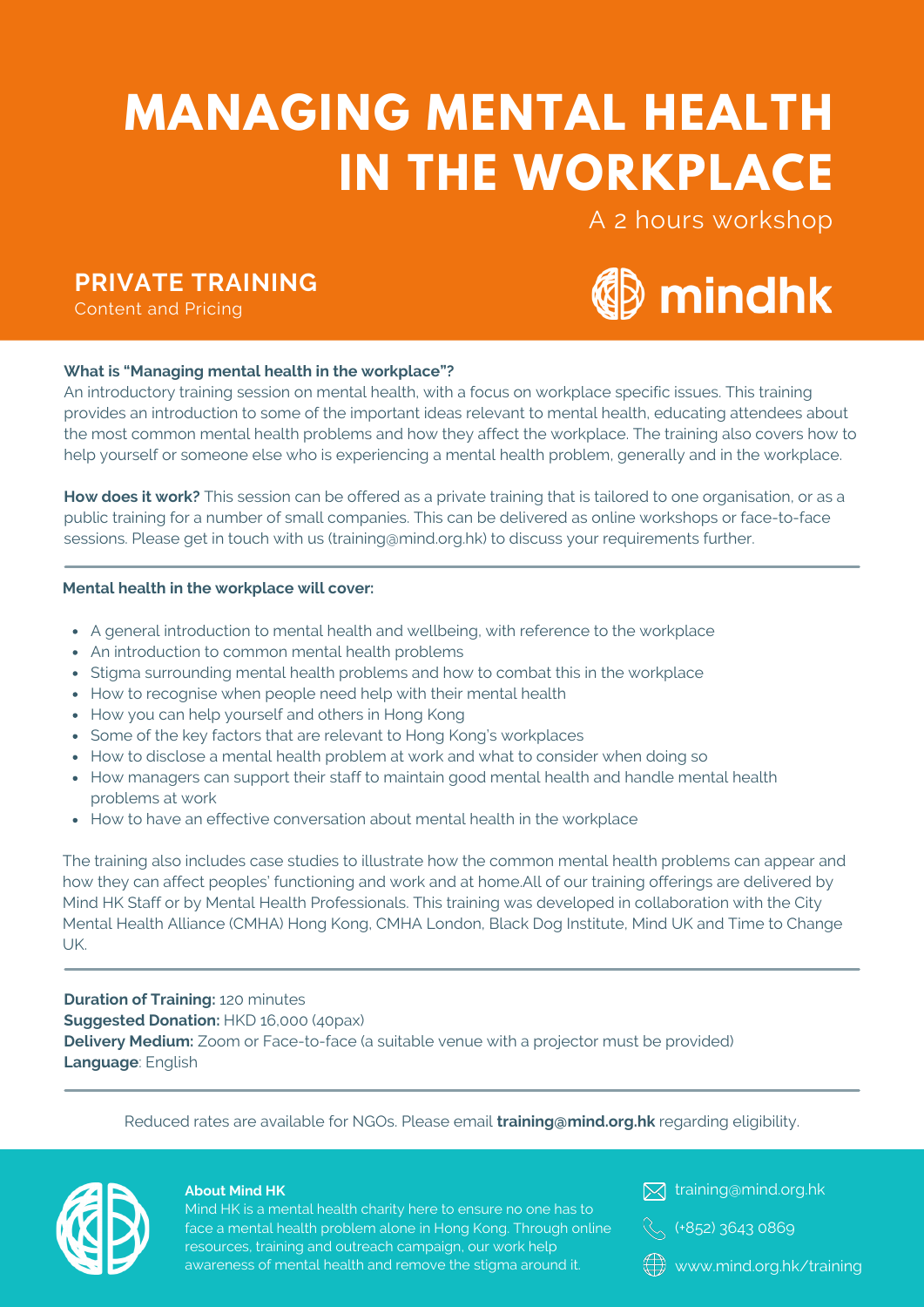# **STANDARD MENTAL HEALTH FIRST AID**

A 12 hours international certification course

# **PRIVATE TRAINING**

Content and Pricing



**What is MHFA?** An internationally recognised and accredited qualification. Just like physical health first aid, mental health first aid teaches practical ways to manage mental health symptoms and crises. Participants will gain a sound knowledge of a wide range of mental health diagnoses, ways to assess and directly help those experiencing a mental health problem, and how to effectively refer them to further support.

**How does it work?** Email us your preferred dates and location, and we will come to you. The course can be delivered face-to-face or online.

#### **Mental Health First Aid (MHFA) will cover:**

- Basic knowledge about common mental health problems and related crisis situations
- What you can provide as a lay person and when to get help
- MHFA Action Plans
- Intervening and managing mental health emergencies as a first responder
	- Panic attacks
	- Suicide
	- Self-harm
	- Addictions
- Identify the resources available in the local community

Completion of this MHFA training will lead to being internationally certified in MHFA. A certificate will be awarded to participants with FULL attendance. All of our trainings are delivered by Mind HK staff or Mental Health Professionals. The minimum age for attendance is 18. Mind HK is licensed to deliver MHFA in Hong Kong, China and Macau.

**Face-to-Face Delivery Duration of Training:** 12 hours **Number of Attendees:** 24 pax **Suggested Donation:** HKD 28,000 **Venue**: Lecture/theatre style (a suitable venue with a projector must be provided or covered) **Language**: Cantonese / English

#### **Online Delivery**

**Duration of Training:** 7hrs online self-learning + 2 x 2.5hrs Zoom **Number of Attendees:** 15 pax **Suggested Donation:** HKD 20,000 **Delivery Medium**: Online platform + Zoom **Language**: Cantonese / English

We suggest you to take Mental Health 101 prior to taking our Mental Health First Aid certificate standard course, to gain a basic knowledge around mental health.

Reduced rates are available for NGOs. Please email **training@mind.org.hk** regarding eligibility.



#### **About Mind HK**

Mind HK is a mental health charity here to ensure no one has to face a mental health problem alone in Hong Kong. Through online resources, training and outreach campaign, our work help awareness of mental health and remove the stigma around it.



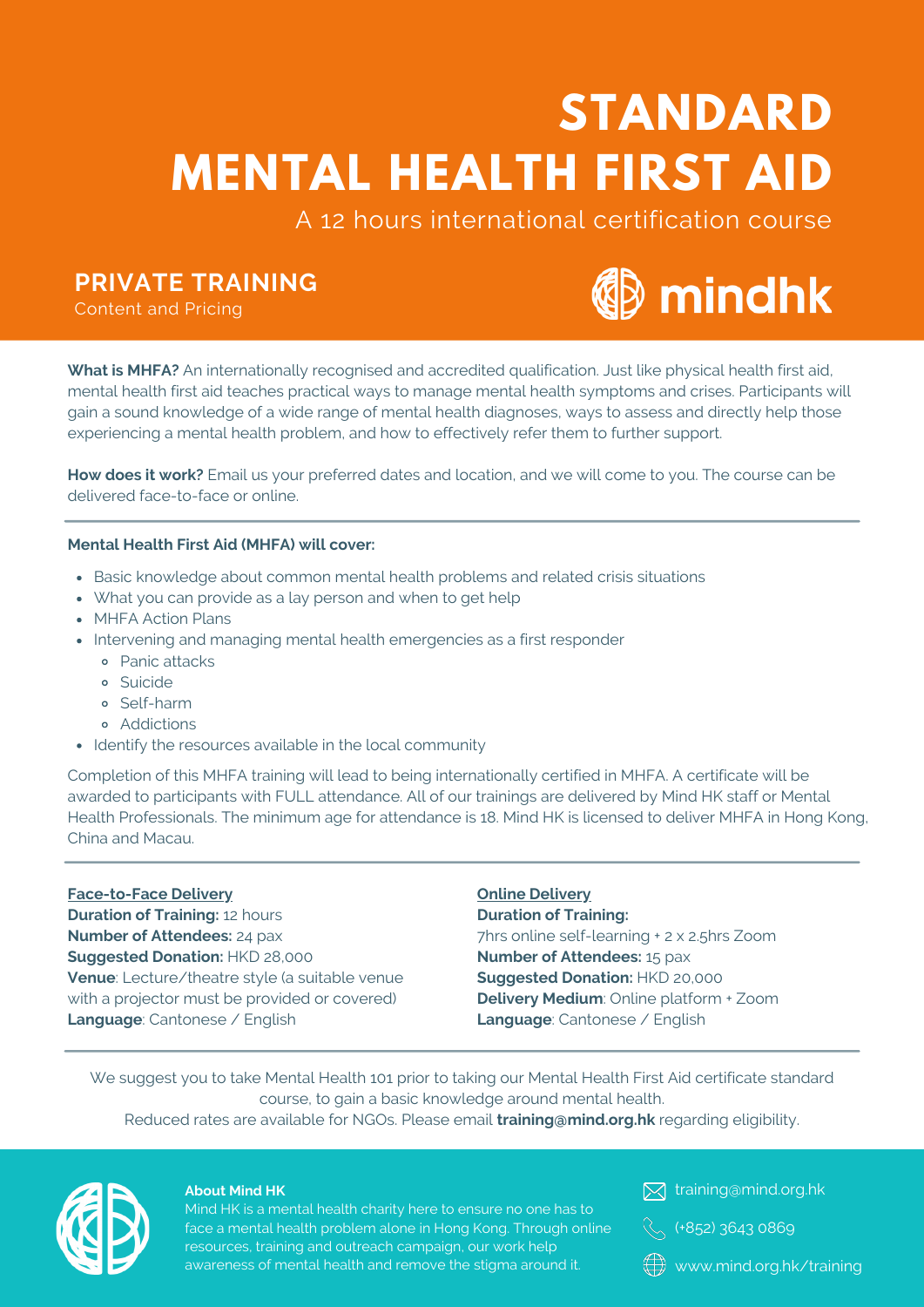# **YOUTH MENTAL HEALTH FIRST AID**

A 14 hours international certification course

# **PRIVATE TRAINING**

Content and Pricing



**What is Youth MHFA?** An internationally recognised and accredited qualification. Just like physical health first aid, mental health first aid teaches practical ways to manage mental health symptoms and crises. Participants will gain a sound knowledge of a wide range of common mental health diagnoses in the youth population, ways to assess and directly help those experiencing a mental health problem, and how to effectively refer them to further support.

**Who is Youth MHFA course suitable for?** This course is suitable for people who care about young people, such as social workers, parents, teachers, people with work needs or other interested parties.

**How does it work?** Email us your preferred dates and location, and we will come to you.

#### **Youth Mental Health First Aid (MHFA) will cover:**

- Basic knowledge of common mental health problems in our youth population and related crisis situations (anxiety disorders, eating disorders, depression, substance abuse, psychosis etc.).
- What you can provide as a lay person and and when to seek professional help
- MHFA Action Plans
- Intervening and managing mental health emergencies as a first responder
	- Panic Raid
	- Suicide
	- Self harm
	- Addiction
- Identify the resources available in the local community

Completion of this Youth MHFA training will lead to being internationally certified in Youth MHFA. A certificate will be awarded to participants with FULL attendance. All of our trainings are delivered by Mind HK staff or Mental Health Professionals. The minimum age for attendance is 18. Mind HK is licensed to deliver MHFA in Hong Kong, China and Macau.

**Duration of Training:** 14 hours **Number of Attendees:** 24 pax **Suggested Donation:** HKD 28,000 **Delivery Medium**: Face-to-face only Lecture/theatre style (a suitable venue with a projector must be provided or covered) **Language**: Cantonese / English

We suggest you to take Mental Health 101 prior to taking our Mental Health First Aid certificate standard course, to gain a basic knowledge around mental health.

Reduced rates are available for NGOs. Please email **training@mind.org.hk** regarding eligibility.



#### **About Mind HK**

Mind HK is a mental health charity here to ensure no one has to face a mental health problem alone in Hong Kong. Through online resources, training and outreach campaign, our work help awareness of mental health and remove the stigma around it.

**X** training@mind.org.hk



www.mind.org.hk/training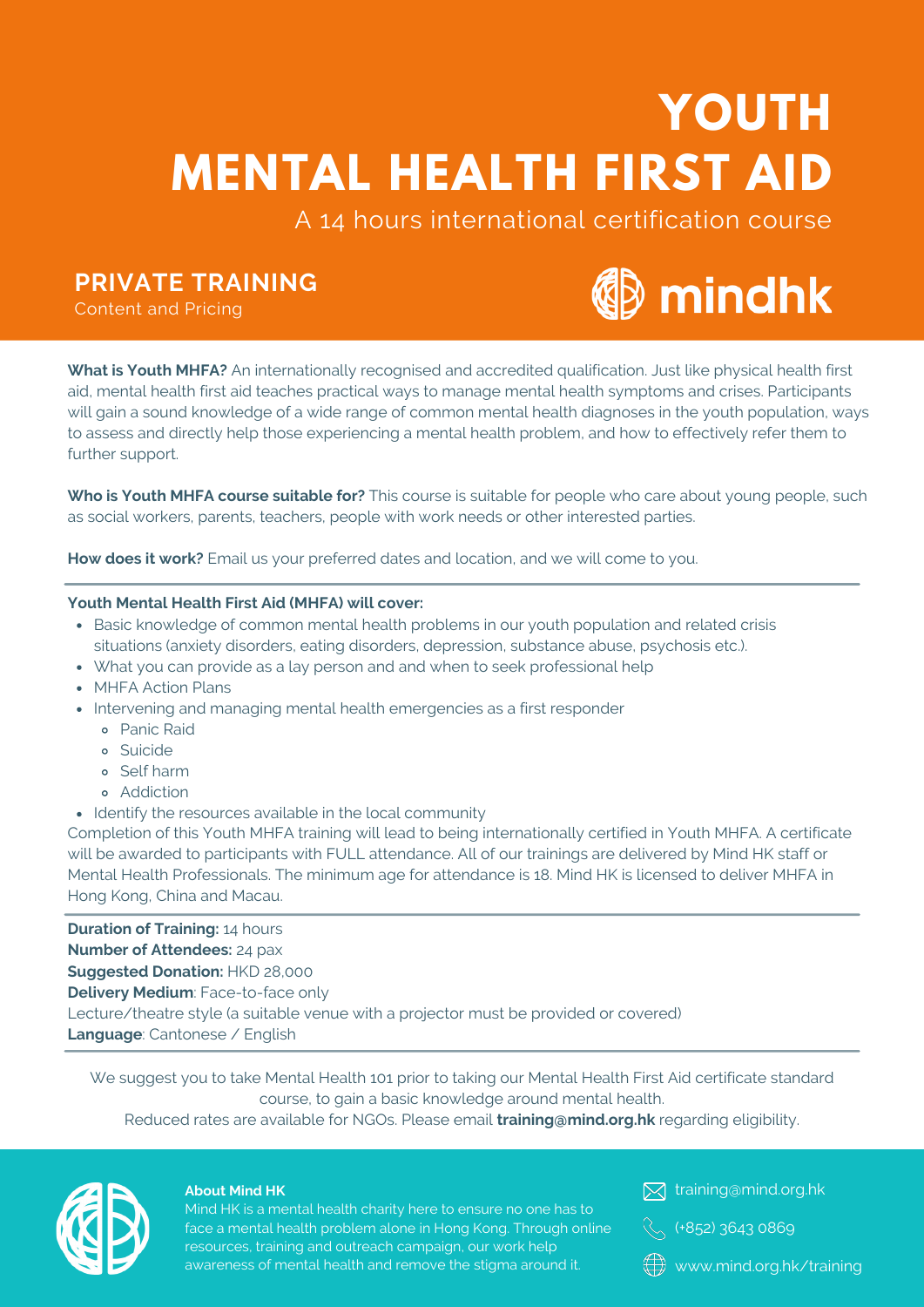# **TRAINING COURSE** TERMS AND CONDITIONS



Mind Mental Health Hong Kong Limited, whose registered office is at Unit B, 18/F, One Capital Place, Wanchai, Hong Kong ("the Supplier" or "Mind HK") has agreed to provide a training session(s) ("the Services") to the Client. The Supplier or the Client shall be individually referred to as a "Party" and, collectively as the "Parties".

The Client has hereby read and understood and accepts the following Terms and Conditions and this Terms and Conditions shall be effective until the completion of the Services.

#### **1. Scope of Work**

The Services shall be delivered at the agreed training location / online platform as confirmed by both Parties in a separate confirmation document/email. The Client agrees to provide the necessary equipment and facilities to conduct the training unless agreed otherwise.

#### **2. Specifications and Pricing**

Upon confirmation of the scheduled training session, the Client shall settle the total fee in full within ten (10) Business Days from the date of receipt of the relevant invoice to be issued by the Supplier. In the event that the Client fails to settle any amount fall due in connection with the Services as specified in the invoice, the Supplier shall have the right to: (a) not provide the Services without any liability on its part; or (b) immediately suspend any further delivery of the Services, until the amount falls due is made.

Each Party involved shall be responsible for its own tax obligations resulting from the performance of obligations arising in connection with this Terms and Conditions.

#### **3. Postponement and Cancellation**

#### **3.1 Postponement**

The Client may request, in writing, to postpone any training session(s). Any postponement shall be rescheduled within two months from the date of the Postponement Notice, subject to availability.

For any postponement, an administration fee as per the table below shall be strictly applied.

| Date of receipt of Postponement Notice by the Supplier                                            | <b>Administration fee</b><br>payable by the Client |
|---------------------------------------------------------------------------------------------------|----------------------------------------------------|
| More than 10 Business Days before the agreed date of delivery of the<br>relevant training session | HK\$500 per session                                |
| Less than 10 Business Days before the agreed date of delivery of the<br>relevant training session | HK\$1,000 per session                              |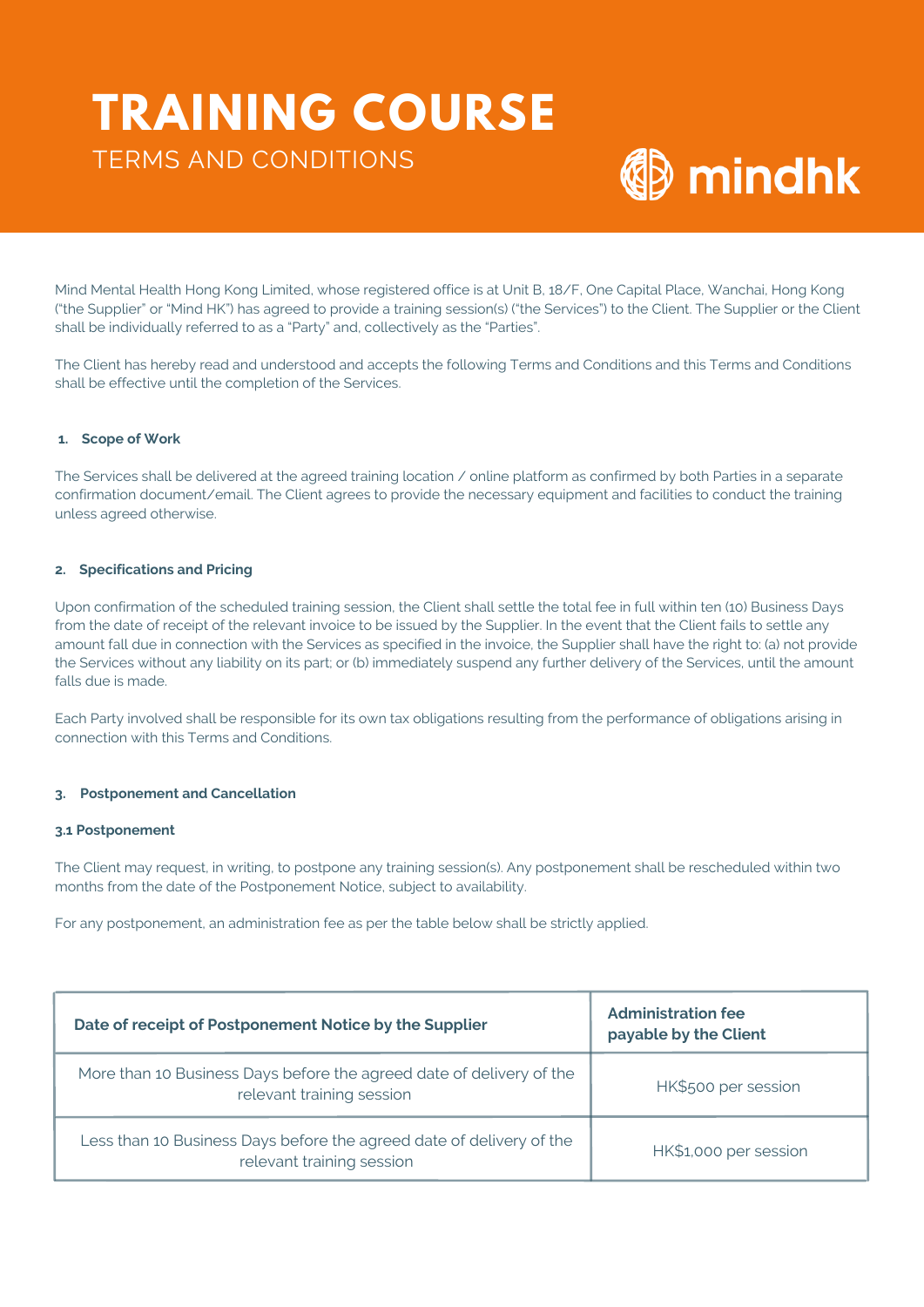# **TRAINING COURSE** TERMS AND CONDITIONS



#### **3.2 Cancellation**

The Client may request the cancellation of any training session(s) in advance of any confirmed training delivery date(s) by giving the Supplier a written notice (within 7 days prior written notice). A refund of the training fee will be made to the Client, subject to a charge of HKD\$1000per cancelled training session.

If unforeseen circumstances cause the Supplier to cancel a training session, the Client will be informed as soon as possible, and a full training fee for any unrendered Services paid will be refunded.

#### **3.3 Consequence of Force Majeure Event**

3.3.1 Neither the Client nor the Supplier shall be considered in breach of this Terms and Conditions to the extent that performance of their respective obligations (excluding payment obligations unless agreed otherwise by the Supplier) is prevented by an Event of Force Majeure (see item 1.3.3 below).

3.3.2 The Party (the "Affected Party") prevented from carrying out its obligations hereunder shall give notice to the other Party of an Event of Force Majeure upon it being foreseen by, or becoming known to, the Affected Party.

#### 3.3.3 "Force Majeure Event" means the occurrence of:

(a) fire, disease, pandemic, earthquakes, lightning, typhoon, floods, droughts or such other extreme weather or environmental conditions, unanticipated geological or ground conditions, epidemic, famine, plague or other natural calamities and acts of God;

(b) acts of war (whether declared or undeclared), invasion, acts of terrorists, blockade, embargo, riot, public disorder, violent demonstrations, insurrection, rebellion, civil commotion and sabotage; or

(c) strikes, lockouts, work stoppage, labour disputes, and such other industrial action by workers related to or in response to the terms and conditions of employment of those workers or others with whom they are affiliated save, when such event is directly related to, or in direct response to any employment policy or practice (with respect to wages or otherwise) of the party whose workers resort to such action,

(d) in the event of weather warning signals (typhoon and/or rainstorm warnings). Specifically:

a. Amber or Red Rainstorm Warning signals: in the event an Amber or Red Rainstorm Warning signal is hoisted, all scheduled sessions will continue unaffected.

b. Black Rainstorm Warning signals: in the event of a Black Rainstorm Warning signal being hoisted all scheduled training will be cancelled in the interest of health and safety.

c. Typhoon 1 or 3 Warning signals: in the event a Typhoon 1 or 3 Warning signal is hoisted, all scheduled sessions will continue unaffected.

d. Typhoon 8 or above Warning signals: in the event of a Typhoon 8 or above Warning signal is being hoisted all scheduled training will be cancelled in the interest of health and safety.

3.3.4 In the event that any postponement or cancellation is caused by the occurrence of any Force Majeure Event, no administration fee will be charged for such postponement and cancellation. In all cases, Mind HK reserves the right to make the final decision regarding rescheduling.

#### **4. Termination**

The Client may terminate this Terms and Conditions at any time in the event that the Supplier is in breach of any of the items within the Terms and Conditions. In the event of termination, payments shall be made by the Client to the Supplier for all work performed and costs incurred up to the date of termination.